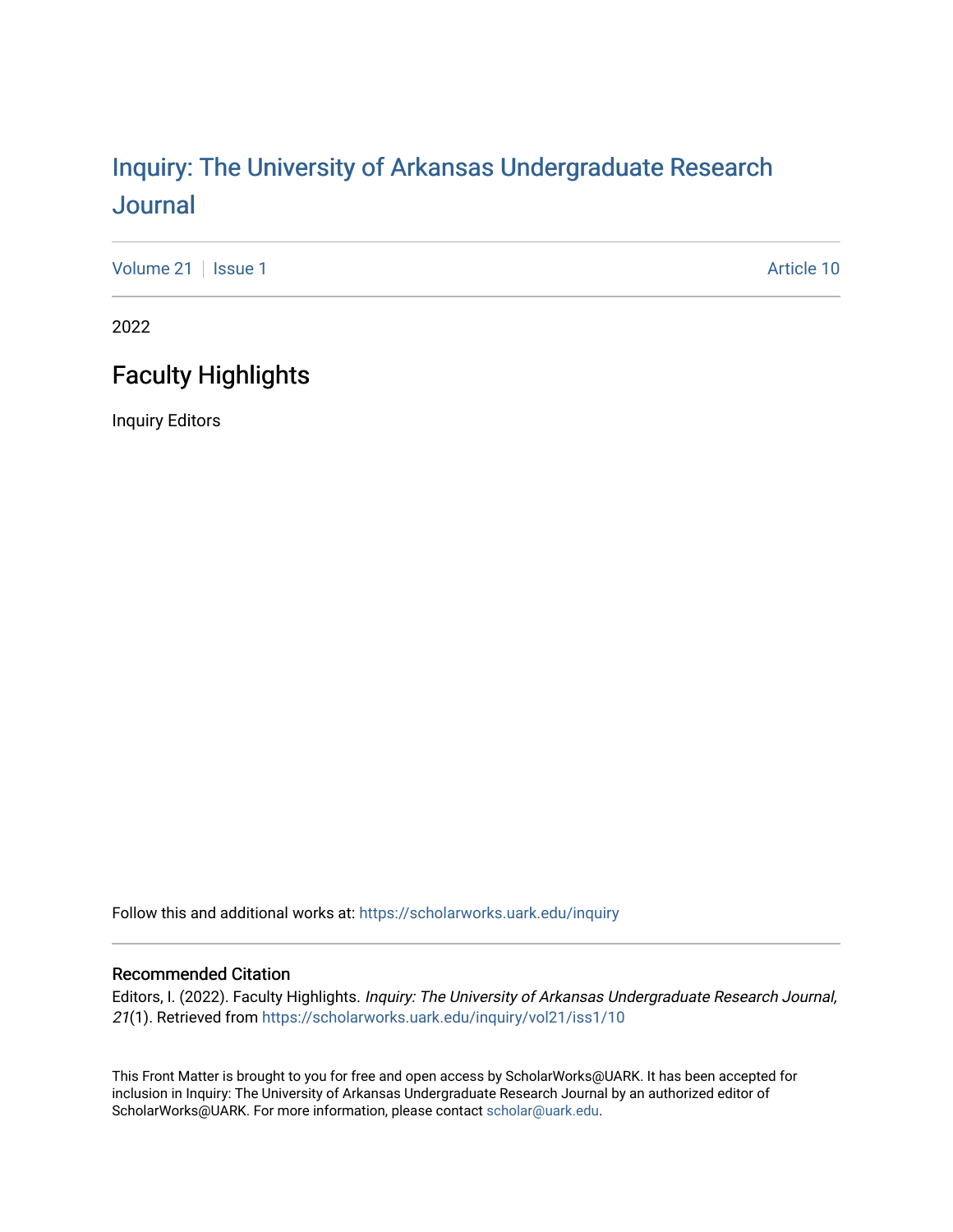### **Faculty Highlights**

Jamie I. Baum, PhD, has mentored over 30 undergraduate students since joining the University of Arkansas in November of 2011. Dr. Baum serves as the Director for the Center of Human Nutrition and as a faculty member in the food science department. Baum received her bachelor's degree in Dietetics (2000) and her PhD in Nutritional Sciences (2004) from the University of Illinois at Urbana-Champaign. Baum briefly worked in the food industry as a nutrition scientist in the Netherlands before returning to academia.

Baum teaches multiple courses related to food science and food health and currently has eight undergraduate students working in her lab, at the Don Tyson Center for Agricultural Sciences, examining the importance of proteins in the human body. Baum's research group studies dietary proteins using a molecule-to-man approach. Baum and her students investigate the proteins we eat, whether it be animal or plant protein, and how they impact overall muscle mass.



Baum's lab also compares different patterns of protein intake in order to identify what is most beneficial to the health of humans.

Baum's research aims to show that healthy muscles create a healthy life, and that proteins play a vital role in muscle growth and keeping muscle healthy. Baum opines that being

informed about what you're eating and planning your diet is essential.

"As plant-based and other sustainable forms of protein become more popular in the media, it is important to find combinations of proteins that maintain a healthy diet while also having a good carbon footprint," Baum remarked.

In addition to studying the effect of protein on muscle mass, Baum's research group has been reinventing protein intake through the utilization of 3D food-printing. Using "foodink", Baum and her students craft and print personalized protein diets for those who need help absorbing nutrients into their body. This is targeted mainly towards elderly individuals because our bodies become less able to collect nutrients as we age.

Baum emphasized that engaging in hypothesis-driven research is incredibly important, even if you're not researching in science-related areas.

"Anyone can benefit from understanding the scientific method and being able to use those skills in the future when looking at information from other sources," Baum stated. "It helps develop critical thinking skills, and makes students learn to ask their own questions. It also teaches them about failure, because 99% of research is picking yourself back up and learning what to fix for next time."

Baum disclosed that her research wouldn't be possible without her undergraduate mentees. When Baum isn't in her lab, she enjoys cooking for friends and spending time with her son.

1

81